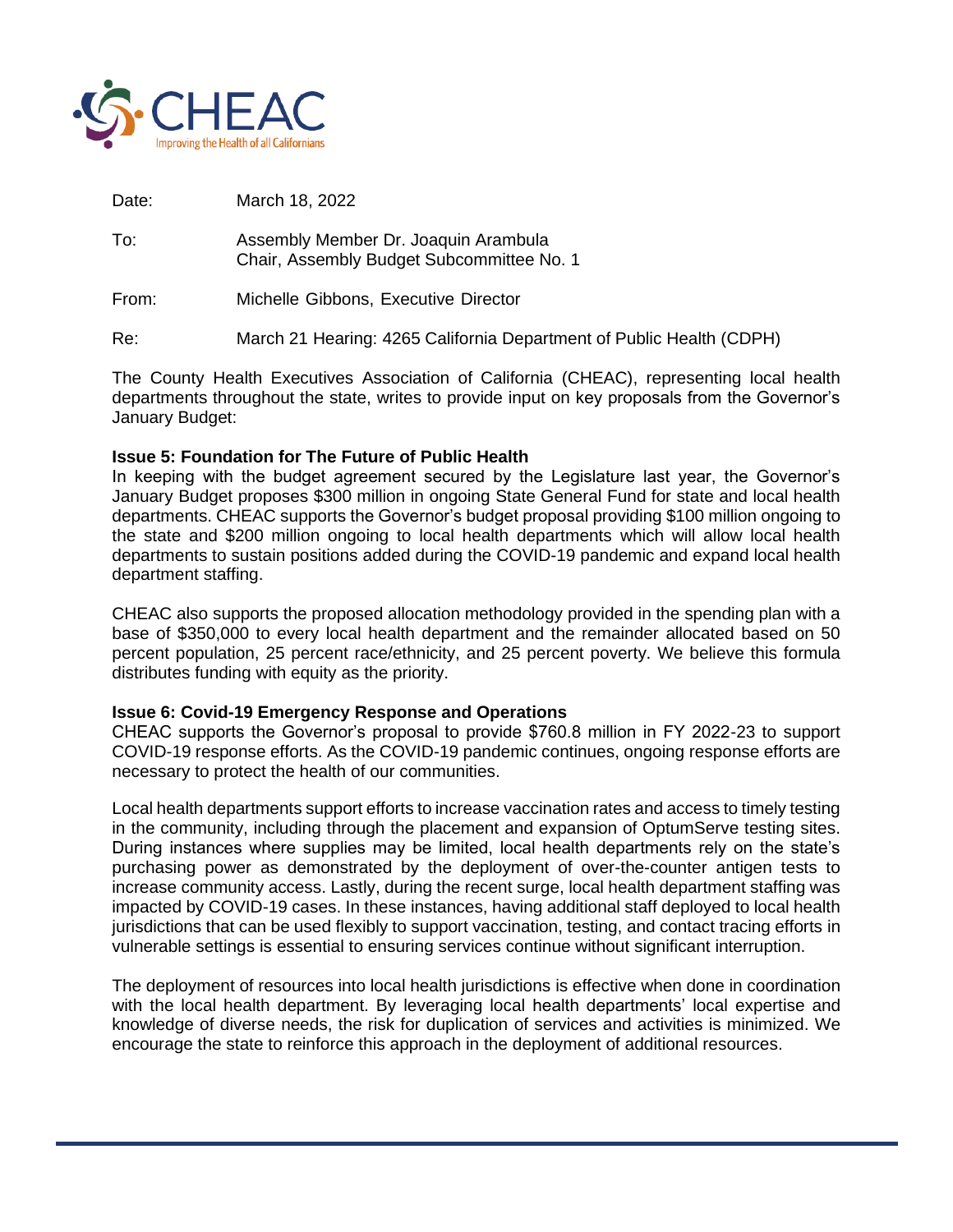# **Issue 7: Disease Surveillance Readiness, Response, Recovery, and Maintenance of IT Operations**

CHEAC supports the continuation of systems stood up during the pandemic, such as the CalCONNECT system. However, we would recommend that CDPH dedicate funding to assess the current public health information technology system landscape and create a plan to modernize and ensure interoperability of these systems across the state and local levels.

## **Issue 9: Climate and Health Surveillance Program**

CHEAC supports the Governor's proposal to provide \$10 million to CDPH to establish a monitoring program to track emerging or intensified climate-sensitive health impacts and diseases and create real-time notifications for local public health departments, providers, and at riskpatients.

Climate change can impact health in many ways, including illness, injury, and death from extreme weather events. It impacts social and environmental determinants of health, such as safe drinking water, sufficient food, and secure shelter. California must have the capability to track data on disease risks and disease occurrence, as well as the capacity to model and forecast climaterelated health effects.

## **Issue 10: Public Health Regional Climate Planning**

CHEAC supports the proposed investment of \$25 million in 2022-23 to provide grants to develop regional Climate and Health Resilience Plans. Local health departments prepare for and respond to the health effects of climate change events such as wildfires, flooding, and heat waves/heatrelated illness.

CHEAC continues to have outstanding questions around how the state will ensure coordination of these efforts given the unique role and expertise of local health departments in preparedness and response activities. It will be critical to ensure that grant-supported efforts of community partners are not duplicative, and we encourage the state to coordinate these activities through local health departments. CHEAC looks forward to partnering with the state on these grant funding details.

#### **Issue 13: Alzheimer's Healthy Brain Initiative**

CHEAC supports the proposed investment of \$10 million one-time General Fund to continue the Healthy Brain Initiative in the existing six local health jurisdictions and expand in up to six additional local health jurisdictions.

Cognitive decline, ranging from mild cognitive impairment to dementia, can have significant and costly implications for an individual's overall health and wellbeing. The CDC Healthy Brain Initiative details a comprehensive, multidisciplinary path forward in promoting cognitive health, addressing cognitive impairment, and meeting needs of caregivers. The Initiative's action agenda items provide further guidance on risk identification and reduction, education and training, policy and partnership development, and monitoring and evaluation to more expeditiously slow, stop, or prevent the development of this costly condition.

By strengthening state and local public health capacity, developing partnerships, and integrating cognitive health into existing public health efforts, California can make progress in reducing risk for cognitive decline amongst our residents.